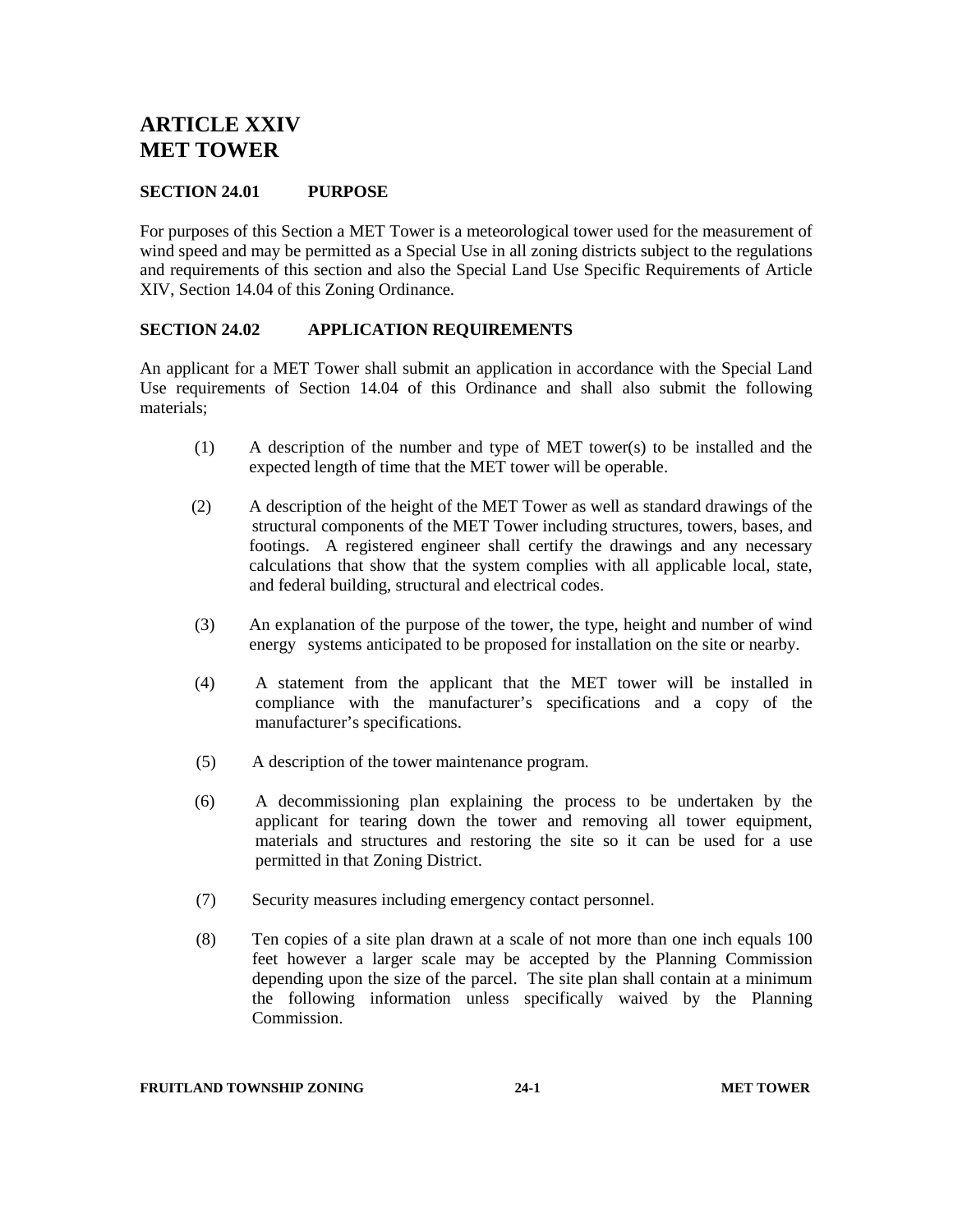- (a) The date on which the site plan was prepared.
- (b) A north arrow and legal description of the property.
- (c) Property lines and dimensions of the parcel containing the tower, as well as the area leased for the tower if applicable, the height of the MET tower and its distance to all property lines.
- (d) Any buildings or structures existing on the site and the use of the parcel.
- (e) The distance to the closest building on adjacent property.
- (f) The location of any overhead transmission lines on the site or on adjacent property which might be affected by the MET tower
- (g) Guy wires, guy wire anchors and any other tower supporting structure or device.
- (h) Type and height of fencing to be installed around the tower or an equipment building.
- (i) Elevation drawings of any buildings designed to serve the tower.
- (j) Access road; width and construction standards.
- (k) Any lighting proposed to be located on the tower.

## **SECTION 24.03 GENERAL REQUIREMENTS**

A MET tower shall comply with all of the following:

- (1) The tower shall be setback from all property lines a distance of not less than 1.25 times the height of the tower as measured from the base of the tower.
- (2) All applicable state construction and electrical codes and local building permit requirements.
- (3) Federal Aviation Administration requirements. All tower lighting required by the FAA shall be shielded to the extent possible to reduce glare and visibility from the ground. The tower shaft shall not be illuminated unless required by the FAA, and the minimum FAA lighting standards shall not be exceeded.
- (4) The Michigan Airport Zoning Act (Pubic Act 23 of 1950).
- (5) The Michigan Tall Structures Act (Public Act 259 of 1959).
- (6) A MET tower which is unused or abandoned shall be removed, along with any associated buildings and structures, by the owner/operator within 90 days of the date of a written notice from the Township. An extension of 90 days may be granted by the Planning Commission upon a request from the owner/operator citing extenuating circumstances beyond their control in removing the tower within the initial 90 day period.
- (7) In removing the tower the owner/operator shall comply with the decommissioning plan submitted by the applicant and as approved by the Planning Commission.

#### **FRUITLAND TOWNSHIP ZONING 24-2 MET TOWER**